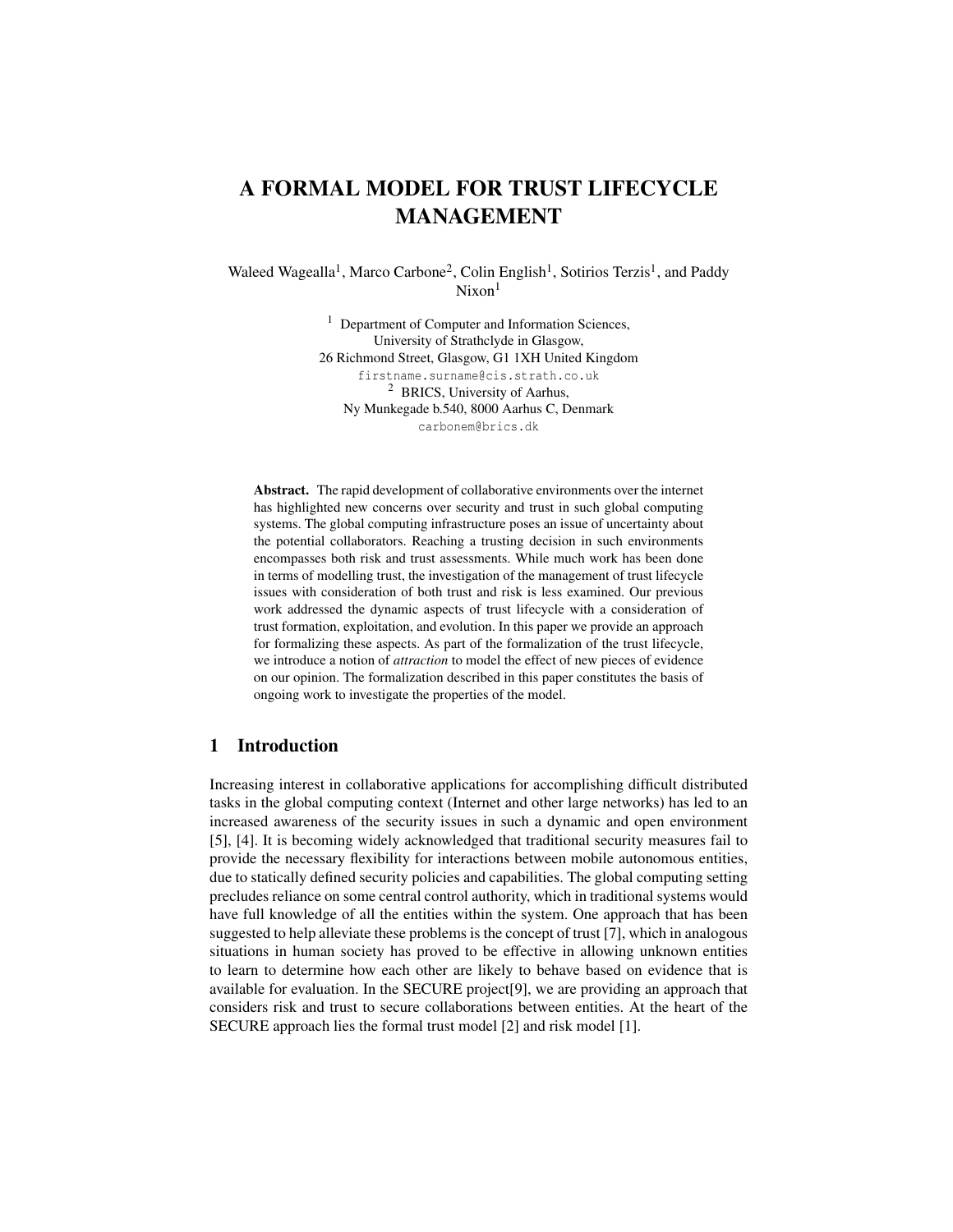In a global collaboration environment, mobile entities form ad-hoc collaborations in order to achieve their goals. These entities might represent persons, devices, or their software agents. Every entity that needs to make trusting decisions is defined in our model as a principal in a set *P*. A collaboration involves a number of actions belonging to the set *A*, the set of all possible actions. Although a collaboration in the general case might involve multiple actions and principals, in this paper we restrict ourselves to single action collaborations between two principals. We call such collaborations simple. Thus, a simple collaboration is defined as follows:

**Definition 1 (Simple Collaboration).** *Given a set P of principals and a set of actions A, a simple collaboration C between p<sup>i</sup> and p<sup>e</sup> elements of P is defined as a triple*  $(act, p_i, p_e)$ , where

- ⊲ *p<sup>e</sup> is the executor of the action,*
- ⊲ *p<sup>i</sup> is the initiator of the action,*
- ⊲ *act denotes the action (actions could be parameterized) that p<sup>i</sup> wants to perform and is an element of A, the set of actions.*

The starting supposition is that one of the two collaborators  $(p_i)$  sends a request to  $p_e$ asking for permission to perform the action *act*. Since the environment of collaboration is characterized by a high level of uncertainty about the identity and trustworthiness of the collaborators, a trusting decision needs to be made. In such a situation both trust and risk assessment play a crucial role in establishing collaboration, in the sense that no trusting decision is required if there is no risk involved in executing the action. This is the reason for having trust and risk models underpinning the SECURE project.

The structure of the paper is as follows: section 2 describes the formal model of the trust-based decision maker with its components. Section 3 discusses the trust policy languages. We conclude and state the future work in section 4.

# **2 Trust-based decision maker**

The approach we are taking in the SECURE project is to develop a dynamic model of trust to provide entities with the ability to collaborate and make security related decisions autonomously. A trusting decision will be reached by weighing the trust information of the principal and the risk assessment for the requested interaction. The cyclic relationship between trust and risk implies that on one hand, trust is a parameter in the risk assessment, while on the other hand risk is a parameter in the trust evolution process.

Figure 1 illustrates the structure of the decision maker that incorporates four components: *a trust engine, a risk evaluator, a trust lifecycle manager,* and *an evidence repository*. For a trust-based decision to be made, the trust engine supplies the risk evaluator with the trust information that would help in reasoning about the risk involved in the collaboration. For example, a trustworthy principal behaves in a way that increases the probability of high benefits and reduces the probability of high costs. The decision is based on the risk aversion of the deciding principal and the expected costs/benefits of the interaction as they are dictated by risk analysis. The trust information , in the form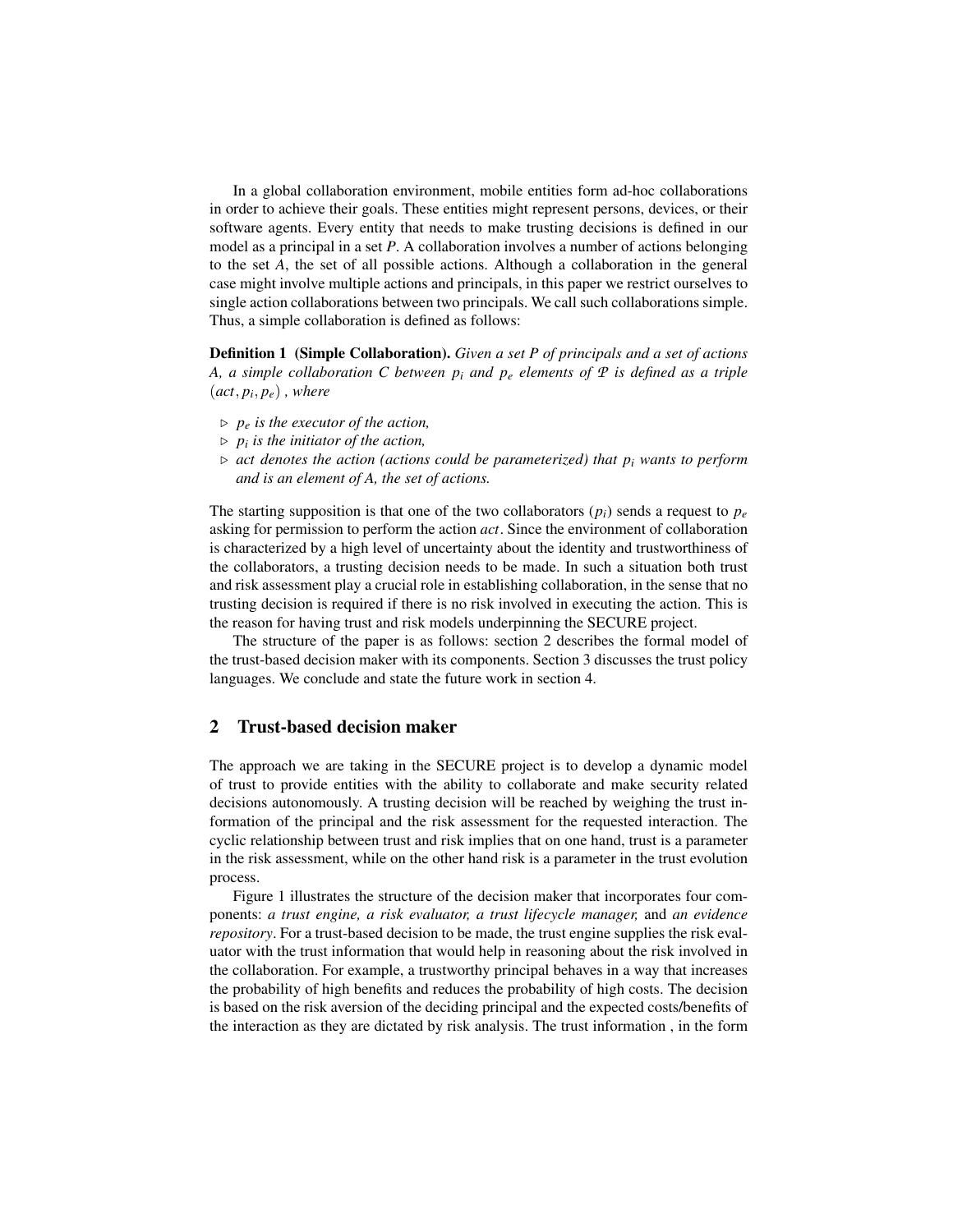of evidence from interactions, collected and processed by the trust lifecycle manager will be fed into the risk evaluator and the trust engine to be used in future interactions. Trust information or values may be stored in memory to represent historical information on the behavioural patterns of specific entities. The functionalities of these components are further discussed in the following subsections.



**Fig. 1.** The trust-based decision maker

#### **2.1 Trust Engine**

The aims of the trust engine are to update trust information based on the accumulation of evidence and to supply the risk evaluator with the required trust information for handling requests and reaching decisions.

In the global computing setting, the set of active principals is very large. Therefore, every principal has its own trust values on a finite set of other principals and associates *unknown* to the rest (*unknown* is interpreted as having no evidence for trust or distrust).

In the trust engine [2], the global trust of the system is expressed as a function (*m*) mapping principals ( $\mathcal{P}$ ) to a function from principals to trust information ( $\mathcal{T}$ ). Formally we have:

$$
m: \mathcal{P} \to \mathcal{P} \to \mathcal{T}
$$

meaning that *m* applied to a principal *a* and then to a principal *b* would return the trust value  $m(a)(b) \in \mathcal{T}$  expressing *a*'s trust in *b*. The set  $\mathcal{T}$  is a set of trust values, whose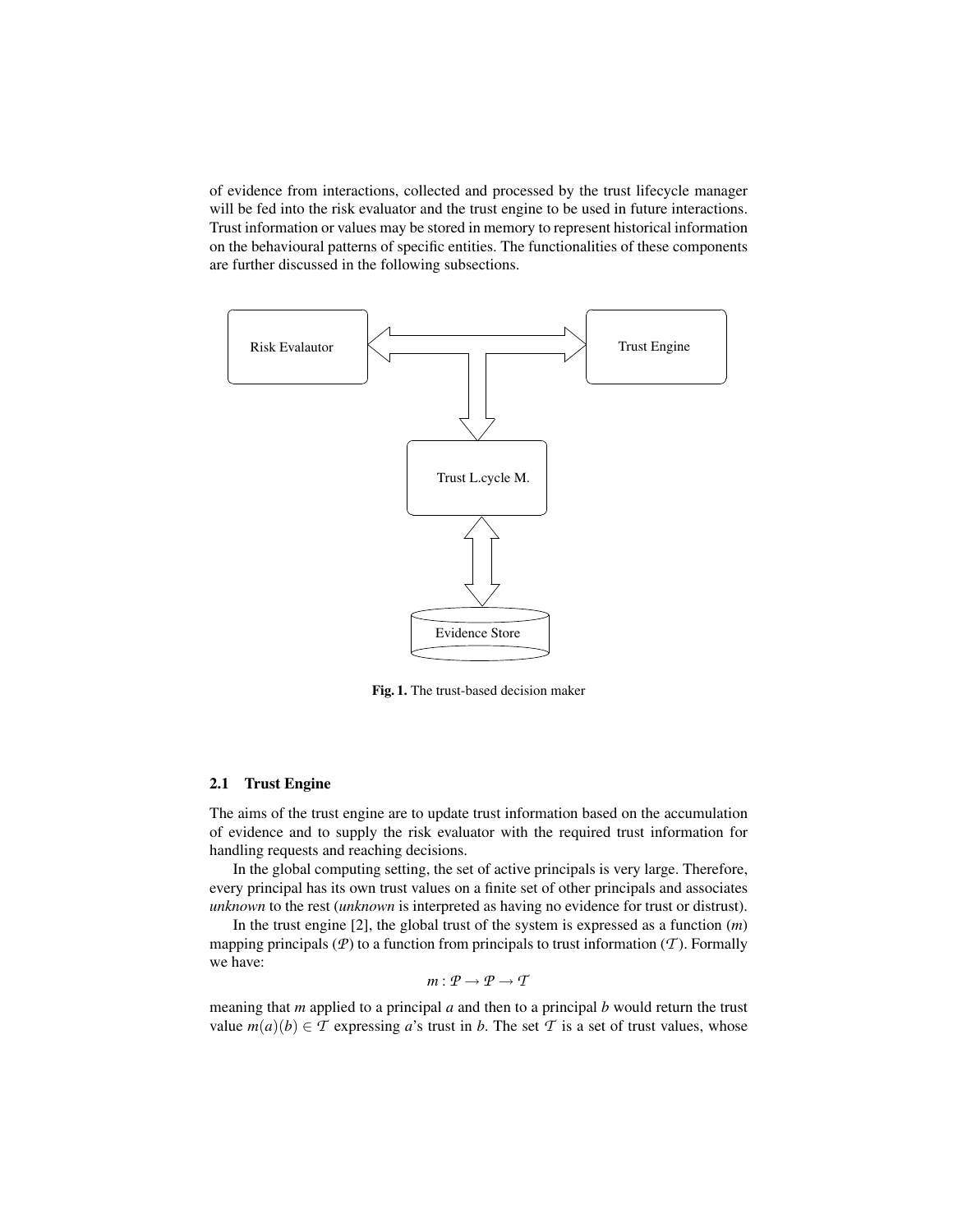elements represent degrees of trust. The set T has two orderings  $\preceq$  and  $\sqsubseteq$  such that  $(T, \leq)$  is a complete lattice and  $(T, \subseteq)$  is a complete partial order (c.p.o.) with a bottom element. The two orderings ( $\preceq$  and  $\sqsubseteq$ ) that defined on the set *T* are:

The first ordering  $(\preceq)$  is the trust ordering, that allows the qualitative comparison of trust values. For example, in a complete lattice  $(T, \leq)$  that expresses a set of trust labels (*low,medium, high*) the value *high* reflects "more trust" in comparison to the value *medium*.

The second ordering (⊑), the trust information ordering, represents the quantity of available trust information for a principal. In essence this enables the comparison of the precision of trust information.

Following these two orderings, we can construct the triple  $(T, \leq, \sqsubseteq)$  starting with a complete lattice,  $(D, \leq)$ , and considering the set of intervals of type  $[d_0, d_1]$  over D. The  $\prec$  ordering on this set of intervals allows the construction of a complete lattice of intervals which can be allocated as trust values. For example, the interval [*medium, high*] represents higher trust than the interval [*low, medium*].

The ⊑ ordering considers the intervals' width, which can be thought of as representing the amount of uncertainty. For example, the interval [*low,medium*] represents less uncertainty in comparison to the interval [*low, high*]. In fact, the interval expresses that the exact trust label could be either *low* or *high*.

Each principal has a trust policy that expresses how the principal plans to compute its own trust information (for examples of policies see section 3 of this paper). The global trust function *m* will be computed from the collection of all the policies (one for each principal).

There are two operations defined in the trust engine: *update* and *trust*. The *update* method modifies the state of the engine with new observation, and the *trust* method returns a trust value for a principal. Local policies compute the trustworthiness of the principal.

#### **2.2 Risk Evaluator**

The function of the risk evaluator is to reason about the risk involved in the interactions between principals. The risk evaluator helps in reaching decision under the circumstances of uncertainty. For this reason the whole process of the risk evaluation is based on investigating the likelihood of potential costs or benefits of the possible outcomes.

Each action is associated to a set of possible *outcomes*. Each outcome has an associated subjective family of cost-probability density functions (*cost-pdfs*)[1]. The cost-pdfs represent the range of possible costs and benefits that may be incurred by the user for each outcome, reflecting variations in principal behaviour. Actions might have parameters associated with them. In this case, the action parameter may affect the values of the costs/benefits.

The trust information that is provided by the trust engine selects one cost-pdf from the family of cost-pdfs for each outcome. The selected cost-pdf for each of the independent outcomes are combined and analyzed according to a security policy, to facilitate a decision on the requested action. The decisions need not be binary, in the sense of "accept or reject", but may also encode some other decisions, *i.e.* asking for more information.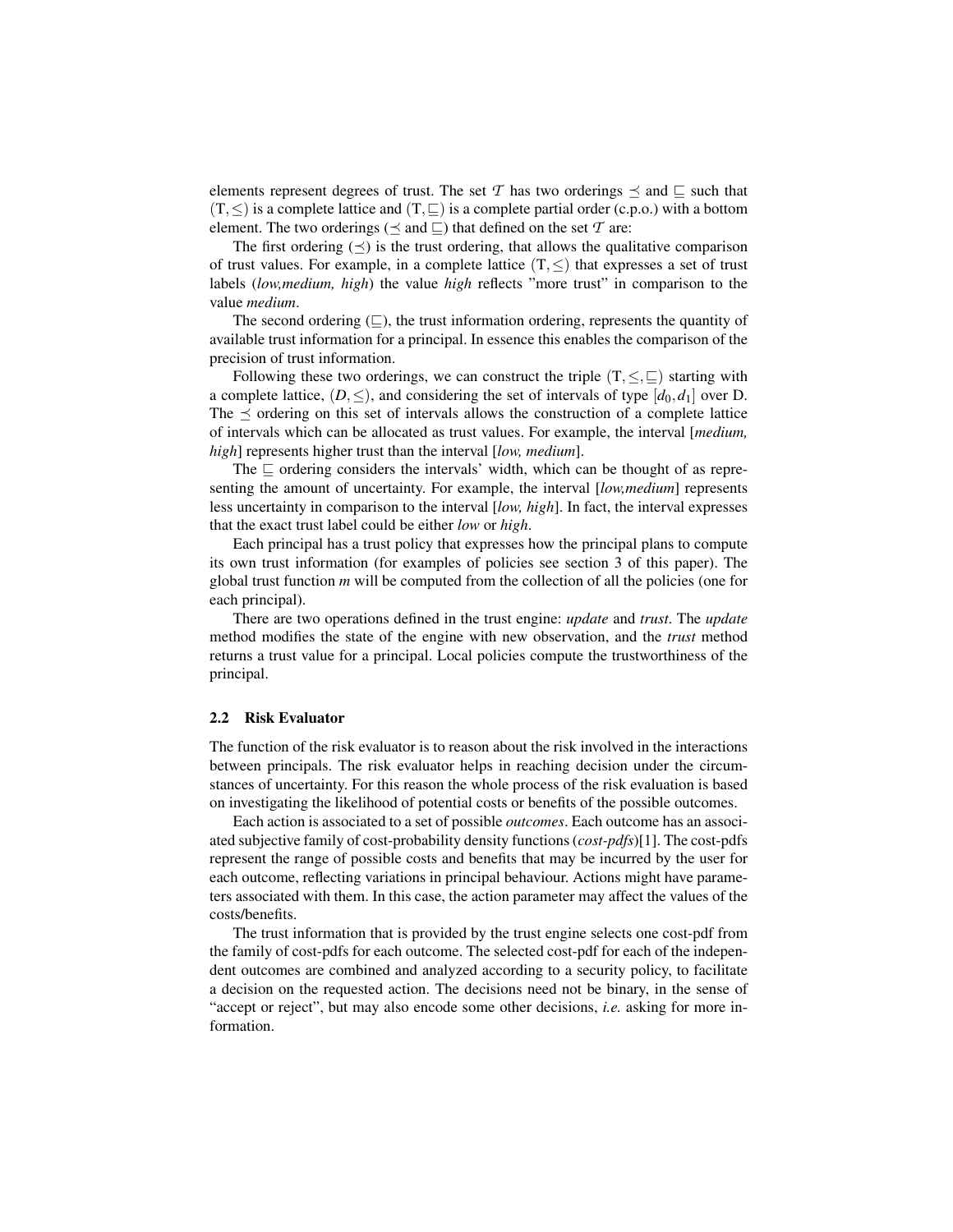The approach we are taking in the SECURE project is to incorporate trust and risk for trust-based decision making for collaboration between entities. Reasoning about risk and trust indicates the mapping relationship between users' trustworthiness and users' profile of expected behaviour (cost-pdfs).

# **2.3 Trust Lifecycle Manager**

The dynamic aspects of the model such as how trust is formed, how trust evolves over time due to available information and how trust can be exploited are collectively referred to as the trust lifecycle. Therefore, the trust lifecycle manager evaluates trust information and reflects that on the level of principals' trustworthiness. The processes of trust formation and trust evolution are slightly different. Formation differs from evolution in that additional evidence might be actively sought for formation, while evolution refers to the process of changing one's estimation of trust based on gathered trust information from interactions.

There are two main sources of trust information (evidence): *observations* and *recommendations*. Personal observations are gathered after each collaboration is complete. Personal observations of the entity's behaviour are essential for the subjective evaluation of trustworthiness; therefore the outcome of collaborations is recorded and stored as evidence for future collaborations. Recommendations from trusted third parties provide the possibility for trust regarding unknown entities to be propagated.

It is important to state that we would expect personal observations to influence trust to a greater degree than recommendation, therefore it is important to weight the evidence dependent on the source of the information. Since trust is a subjective notion, our own trust information has more merit in the sense that we have first hand knowledge of the whole circumstances of the interaction. Recommendations, however, are passed on as a trust value, which conceals much of the supporting information. The process of recommendation becomes more important in cases where we have no personal interactions with the entity in question.

In [6], we introduced the notion of attraction. The attraction represents the effect of a new piece of evidence on the current trust value. The new evidence (either from observations or recommendations) has some influence on our opinion, in the sense that it "attracts" our opinion towards it.

**Definition 2 (Attraction).** *An attraction att is a pair* (τ,ι) *where* τ *is the direction of the attraction and* ι *is the power (strength) of the attraction.*

The attraction operates by using the two orderings: trust ordering  $(\preceq)$  and information ordering  $(\sqsubseteq)$ . Accordingly, we have that:

- $\triangleright$  The direction of the attraction,  $\tau$ , is determined by the trust ordering. Relative positioning of the two trust values according to the trust ordering, i.e. trust positive, trust neutral and trust negative. For example, if  $T_{curr} = [low, medium]$  and  $T_{evd} =$ [*medium, high*] then the trust value from evidence is trust positive.
- ⊲ The power (strength) of the attraction, ι, is determined by the information ordering. Relative strength of the two trust values is determined by their positioning on the information ordering c.p.o. For example, if *Tcurr*=[*low,medium*] and *Tevd*=[*medium,high*] then the trust value from evidence is conflicting.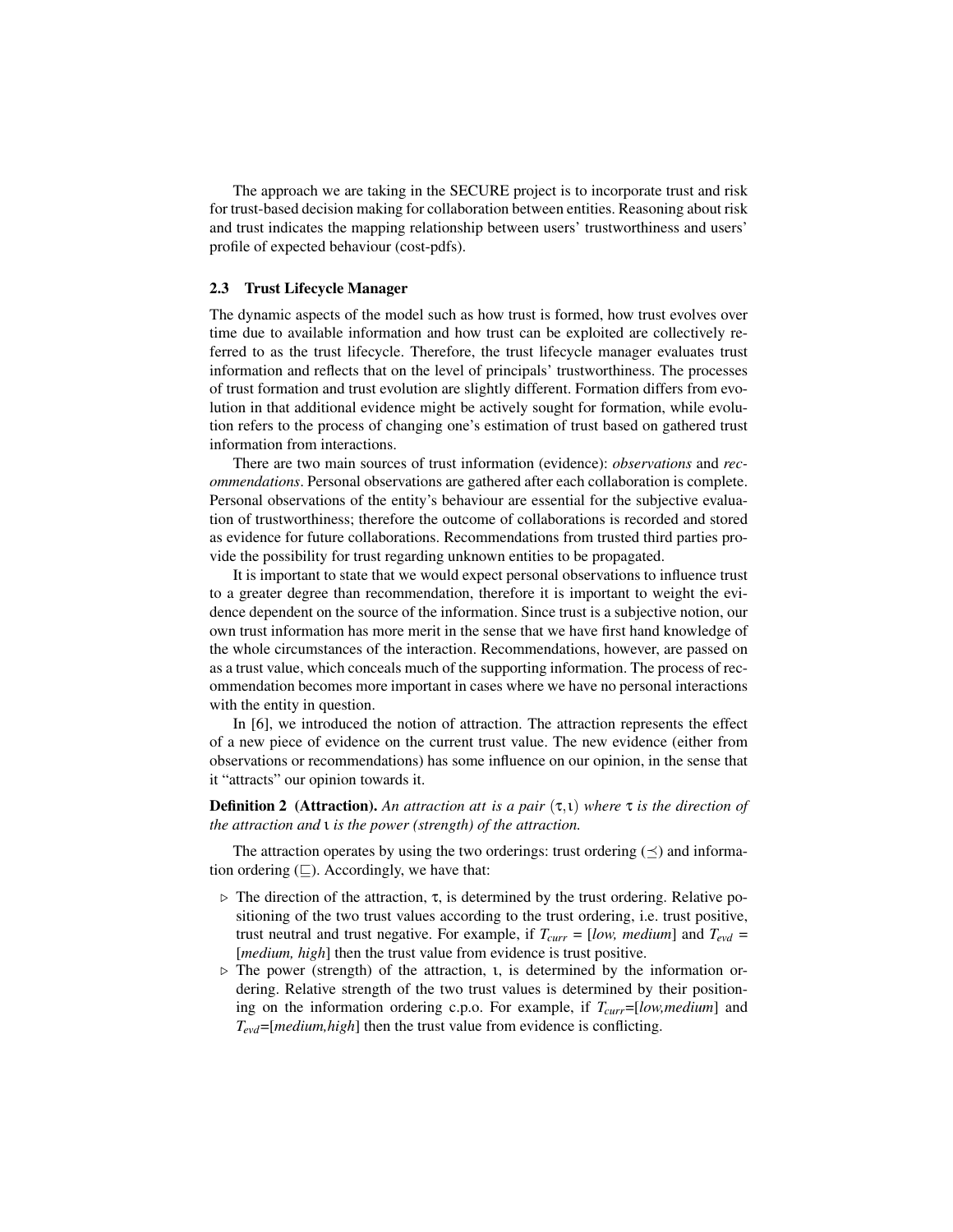The power (strength) has the following properties:

- $\triangleright$  The stronger the new piece of evidence, the stronger the attraction (τ and ι) is.
- ⊲ The stronger our opinion the weaker the attraction.
- ⊲ A supporting evidence reinforces our opinion.
- ⊲ A contradicting evidence undermines our opinion.

Before describing the application of the notion of attraction and its two functions to observations and recommendations, we will discuss the evaluation of observations and recommendations.

**Observation.** Observation is defined as the observed cost-benefit for each outcome upon completion of an interaction (*ocb-outcome*). The evaluation function takes place after completing an interaction and obtaining some observation. Formally the evaluation of observation is achieved by the function eval(). This function takes as arguments the current trust value  $(T<sub>curr</sub>)$  and the observed costs-benefits of the outcomes and returns a trust value.

As described above in the risk evaluator, the outcomes are associated with their potential cost and likelihood. Incorporating the trust model and the risk model allows us to choose the best cost-pdf for the outcomes. By reaching a decision, a prediction of the expected cost/benefit of the outcomes will be made. The evaluation function determines the level of trust in the principal based on the one piece of evidence, by comparing the current trust value used to initiate the collaboration with the observed cost/benefit (*ocboutcome*). The evaluation function must therefore be able to determine the correct trust value which corresponds to the ocb-outcome, to enable the determination of the relevant trust value. This is achieved through the use of a reversible mapping from cost/benefit to trust values.

The evaluation function  $eval_{p}^{act}: T \times Outcomes \rightarrow T$ , where Outcomes is the set of possible outcomes and T is the set of trust values. The function takes a pair (ocboutcome, *Tcurr*), where ocb-outcome represents the observed cost/benefit and the *Tcurr* represent the current trust value that was in use before establishing the interaction. The evaluation function provides an insight into which cost-pdfs would have been the more accurate predictors of the outcome of the interaction (i.e. which set of cost-pdfs would have provided the highest likelihood for the observed costs-benefits). This evaluation function produces a trust value (i.e. the trust value that would have picked this set of cost-pdfs). The evaluation function *eval()* could be defined as,

$$
eval_{p}^{act} = eval(T_{curr}, ocb-outcome, C) = eval(T_{curr}, ocb-outcome, act, p_e, p_i)
$$

where *act* is the action and  $p_e$  and  $p_i$  are the principals. Following this approach evidence might be stored with two indexes identifying the action and the principal who performed the action. This allows us to look up the history of evidence by either the principal or the associated action.

**Recommendation.** Recommendations are defined as,

$$
rec: \mathcal{P} \to \mathcal{P} \to \mathcal{T}
$$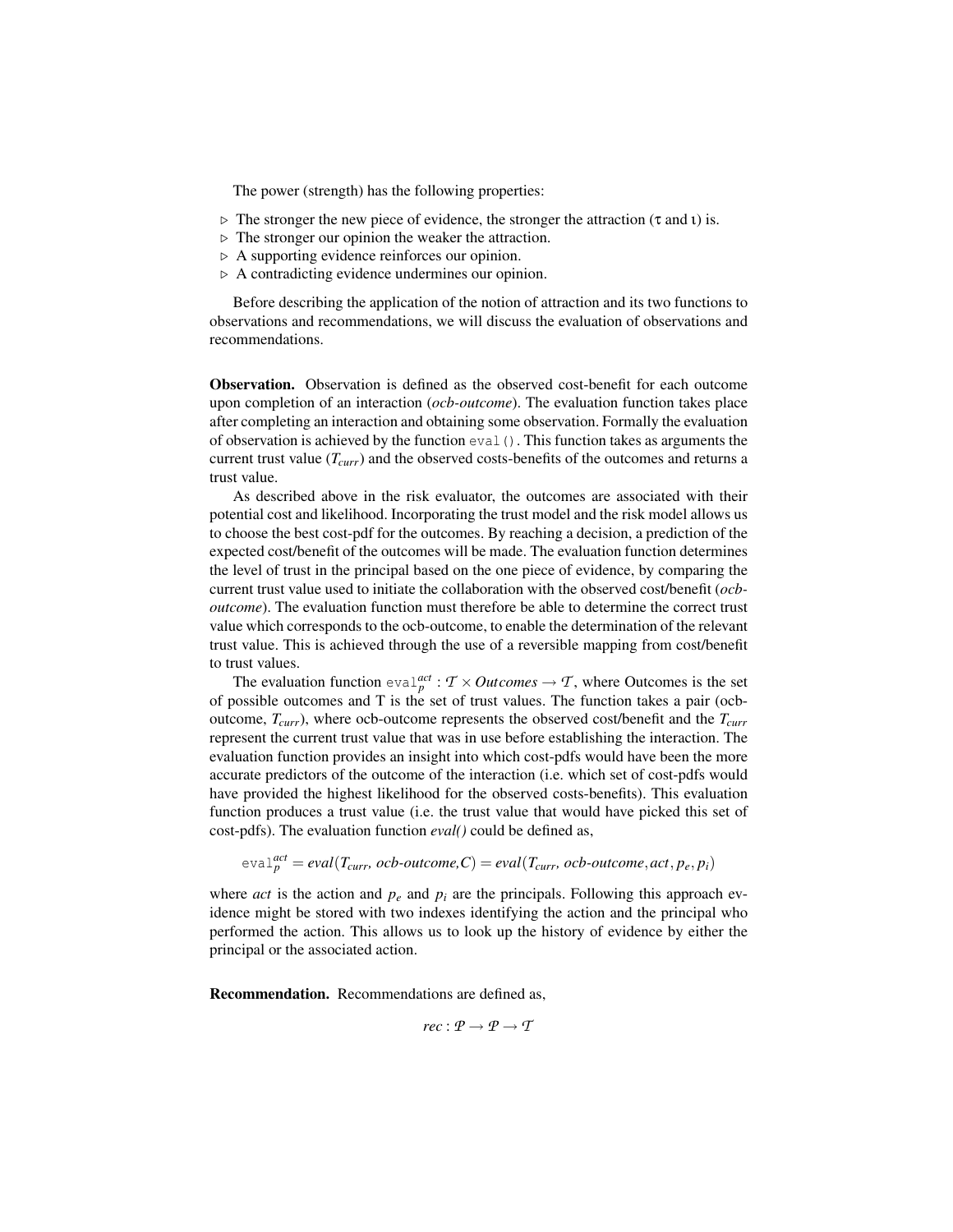For example if  $a, b \in \mathcal{P}$  ( $\mathcal{P}$  is the set of principals) we can say that  $rec(a)(b)$  is  $a$ 's trust value for *b*. We seek recommendation for further information when the amount of observations is insufficient. Accordingly, we request recommendations, with respect to the principal in question, from trusted third parties. Trusted third parties pass on their opinion on the principal in question as a trust value. This trust value summarizes their own observations. Having recommendations based on third parties' observations prevent us from receiving second hand recommendations.

#### **Assumption 1 (Uniform Behaviour).**

*We only consider recommendations from principals that observe uniform behaviour to us, In the sense that we observe similar profile of cost/benefit probability mass*.

The driving force behind this assumption is that we only consider recommendations provide information useful to us. Unless we observe similar behaviour then a recommendation is misleading.

There is an issue of discounting recommendations. The current state of our formalization does not incorporate a notion of discounting recommendations. We are considering this issue in our agenda of future work. The discounting will change the trust value before its evaluation otherwise the approach is the same.

The way we deal with recommendations is similar to observations by calculating their respective trust values' attraction. Each piece of evidence (either from recommendations observations) has its own attraction on our trust value.The core step of the evolution of trust values is the application of the following two attraction-functions to the new piece of evidence.

As said above, the attraction-functions correspond to the notion of the two orderings of the trust engine (*trust ordering* and *information ordering*). Therefore, we have two attraction-functions: trust function (τ-function) and information function (ι-function). These two functions take as arguments the current trust value *Tcurr* and the trust value from the piece of evidence (for simplicity called *Tevd*), be that from an observation (after the application of the *eval()* function) or from a recommendation (note that the recommender is just providing a trust value).

τ**-function.** This function takes the current trust value (*Tcurr*) and the trust value from evidence (*Tevd*) and produces a trust-attraction value (τ*-value*). Formally we can describe the function as:

$$
\tau(T_{curr}, T_{evd}) = \tau\text{-value}
$$

These trust-attraction values belong to a domain that is divided into trust increasing, trust decreasing and trust neutral values. A trust increasing value cannot lower, according to the trust ordering, our current trust value. For example, if *Tcurr* is *[medium, medium]* and *Tevd* is *[medium,high]* that means the new trust values cannot be lower than *[medium, medium]*. Similarly a trust decreasing value cannot increase our current trust value. While a trust neutral value can neither increase nor decrease our current trust value. If the trust-attraction value is positive, negative or neutral depends on the relative position on the trust ordering lattice of the two trust values, arguments of the τ-function.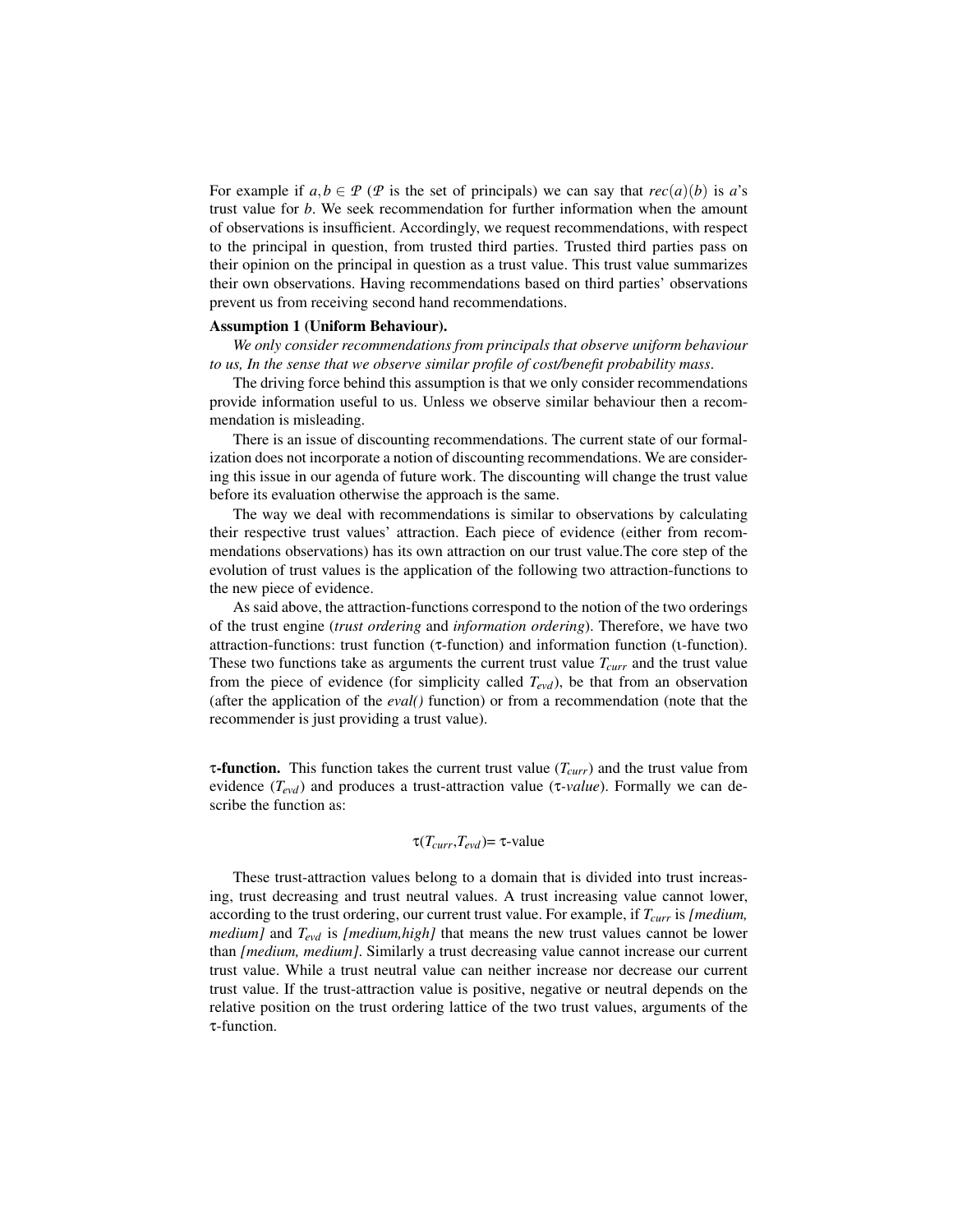ι**-function.** This function also takes the current trust value *Tcurr* and the trust value from evidence (*Tevd*) and produces an information-attraction value (ι*-value*). Formally we can describe the function as:

$$
\iota(T_{curr}, T_{evd}) = \text{t-value}
$$

These information-attraction values belong to a domain that is divided into conflicting, reinforcing and neutral values. To determine which value of the domain the ι*-value* belongs to, we follow these conditions:

- ⊲ The maximum reinforcing value is returned when the greatest lower bound (g.l.b.) according to the information ordering of the two arguments is equal to the current trust value(*Tcurr*).
- $\triangleright$  The maximum conflicting value is returned when the g.l.b. of the two arguments is equal to the least element of the information ordering.
- $\triangleright$  A neutral value is returned when the g.l.b. of the two arguments is equal to the trust value from the evidence.

The exact measure of the *u*-attraction value has the following relationship to the strength (number of labels included in interval) of the arguments and the overlap(number of common labels):

#### (Strength (evidence trust)/Strength (current trust))\*(Overlap)

The maximum strength for a trust value is assigned to values that have no other trust value greater than them according to the information order, while the minimum strength is assigned to the least element of the information ordering c.p.o. The rest of the strength values reflect the number of trust values that are greater than the value in question according to the information ordering. The overlap reflects the level of contradiction or reinforcement of the two trust values and as was described above depends on the relative position of our current trust value to the g.l.b. of two arguments of the ι-function.

Applying the two attraction functions (ι-function and τ-function) to the new piece of evidence produces a pair (τ,ι)that will be used to update the current trust value ( $T_{curr}$ ).

**The update function.** The update function,  $update()$ , takes as input the pair  $(\tau, \tau)$ and the current trust value  $(T_{curr})$ , producing a new trust value  $(T_{new})$ . Formally, we can describe the *update()* function as:

$$
update((\tau, \iota), T_{curr}) = T_{new}
$$

The two attraction values are in fact excluding certain trust values as a possibility for the new trust value. The τ-attraction excludes values based on their position on the trust ordering lattice, while the ι-attraction excludes values based on their position on the information ordering c.p.o. For example, a trust increasing value τ-value would exclude all trust values for which the current trust value is greater than according to the trust ordering. Similarly, a contradicting value ι-value will exclude all trust values that are greater than the current trust value according to the information ordering. These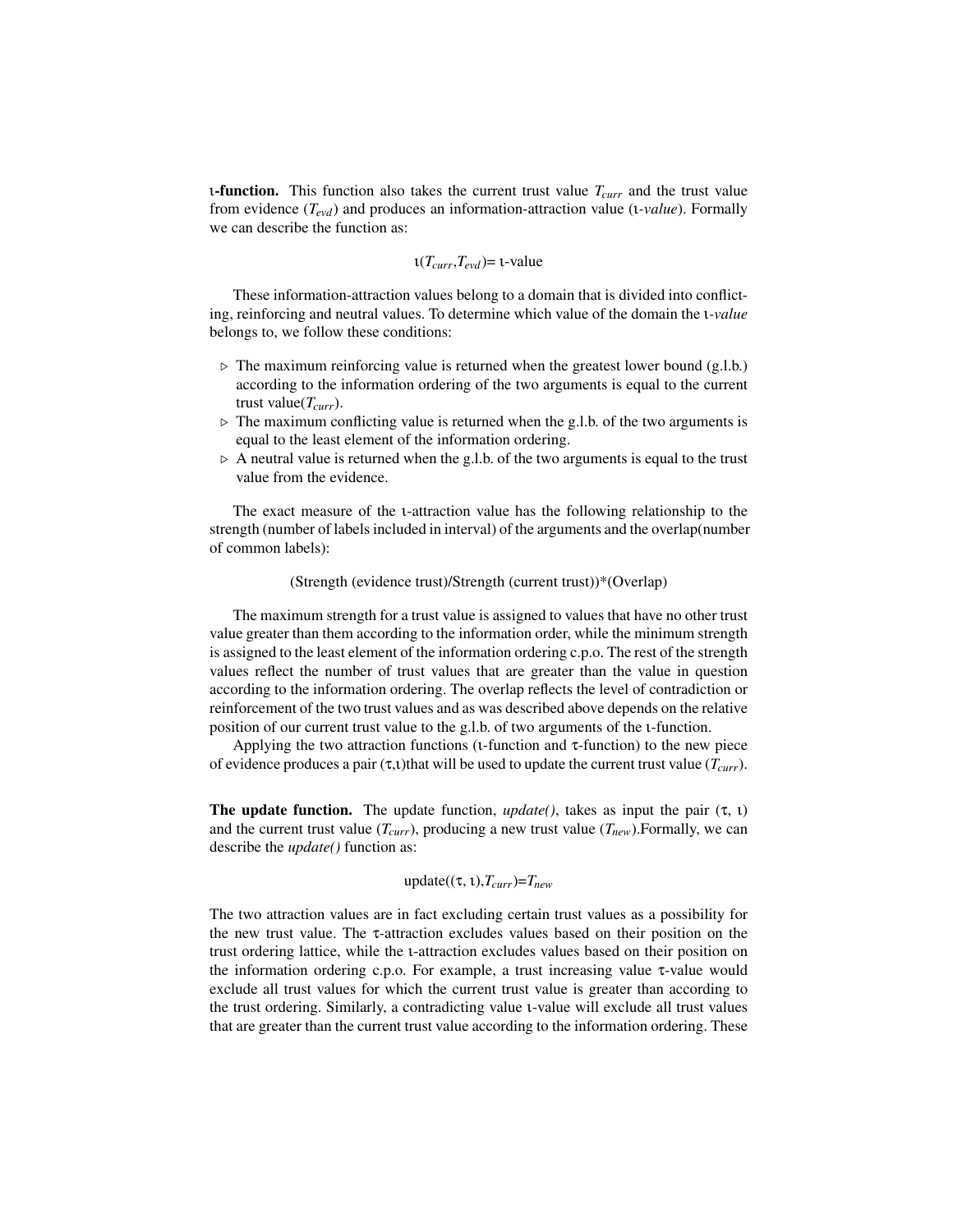functions will result in two subsets ( $\tau$ -set and  $\iota$ -set  $\subseteq T$ ) of trust values each consistent to the evaluation of the new piece of evidence according to the each ordering. The new trust value  $T_{new} \in \tau$ -set  $\bigcap$  t-set. The exact functions for the determination of the new trust value depends on the application.

#### **2.4 Evidence Store**

In our model the position is taken that the trust information is stored in order to allow us to reason about principals' trustworthiness in future interactions. Therefore, we introduce a structure called the *evidence store*. The use of a layered structure (Figure 2) to store trust information provides a greater depth of information upon which to base any decision than merely storing the individual trust values relating to the entity in question.

The following points discuss these layers of the evidence store and the operation functions between the layers:

- 1. The base layer contains lists of all observations or recommendations. The output of the evaluation function  $eval()$  will be stored in these lists. There is a fixed size for each one of these lists. When adding a new experience, the size of the list (*L*) will be checked. If *L* has some space, then the new piece of evidence will be added to the previous ones. When *L* is full, the attraction of old observations or recommendations will be calculated and then cleared so as to add the new one. In this way, all evidence in the history of the principal's interactions is reflected in the trust value even though the observations themselves are discarded. The trust update function *update()* produces a trust value  $(T_{obs})$ that will be stored on the second layer. The update of the evidence will take place separably, for recommendations and observations, to allow us to determine a trust value that purely based on observations (*Tobs*). This facilitates the process of giving recommendations upon receiving recommendation requests.
- 2. The second layer in the structure contains a trust value (*Tobs*) specific to observation and a trust value  $(T_{rec})$  reflects the attraction of all the received recommendations. The new final *Tcurr* to be used for decision making can be calculated using the attraction notion in two ways. The first approach is to apply the attraction of *Trec* on *Tobs* to produce a new trust value that will be stored as (*Tcurr*)in the top layer. In the second approach we apply the attraction of both  $T_{rec}$  and  $T_{obs}$  on the current trust value (*Tcurr*)that is stored in the top layer and produce a new trust value. The result of these two operations produce a trust value that will be stored in the top layer.
- 3. The value in the top layer influences the trust engine, which invokes the trust method. In this way, the local trust policy will be updated in the light of this new trust value.

## **3 Trust Policy languages**

In this section we show how to express what was said in the previous sections using a language for describing policies.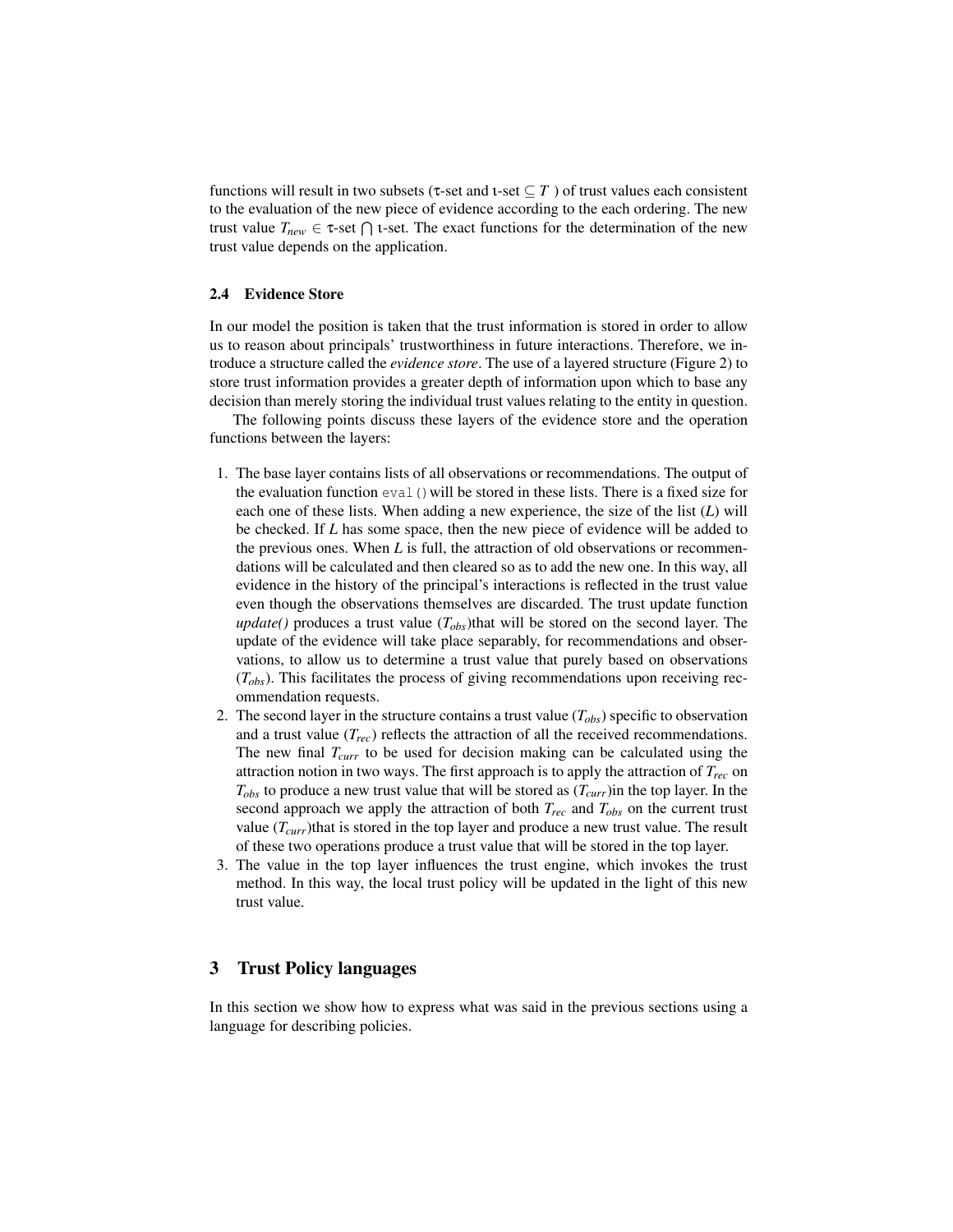

**Fig. 2.** The Trust Information Structure

#### **3.1 The Policy Language**

In [2] we defined a general setting, where policies are specified via a language. Formally, policies are functions of type  $P \rightarrow T$  such that for each principal *a* they return a trust value. The language permits the specification of these functions. A policy language has the form  $\lambda x : P.\tau$  where  $\tau$  specifies the returned value of the policy, done by using certain operators. One of these operators is the operator  $\lceil \cdot \rceil$ , called *delegation*. For instance the policy  $\lambda x : \mathcal{P} \cdot \lceil a \rceil(x)$  specifies the function that, for any principal  $b \in \mathcal{P}$ , returns *a*'s trust in *b*. Delegation makes policies dependent on the global trust *m*. The function *m* is defined as the least fixed point of all policies (see the reference for more details and formal semantics).

The operator of delegation can also be combined with other operators provided from the language. For instance we could write a policy which says that our trust in *b* is *a*'s trust in *b* but for any other principal *c* it will be the least upper bound between *a*'s trust in *c* and a threshold value  $[d_0, d_1]$ :

$$
\lambda x : \mathcal{P}.(x=b) \mapsto \ulcorner a \urcorner (x) ; ([d_0, d_1] \sqcap \ulcorner a \urcorner (x))
$$

where the operator  $\cdot \mapsto \cdot$ ; $\cdot$  is semantically equivalent to an if-then-else and  $\cap$  is the l.u.b. in lattices.

#### **3.2 Encoding in the policy language**

The encoding in the policy language is done by exploiting two features: the syntax of the policy and the structure of the set  $\mathcal T$ . When we give a policy  $\pi$  written in the language we give an algorithm for computing a function. Hence, when writing the policy, we "store" some information in the syntax of the language which means that it is possible to record the current trust value.

Representing the various layers of the evidence repository could be handled by giving more structure to the set *T* . Suppose that the initial set of trust values (as the one of the previous sections) is  $\mathcal{T}_{val}$ , provided with an information ordering  $\sqsubseteq$  and a trust ordering  $\leq$  as required. Then we can define a new set  $\mathcal T$  as

$$
\mathcal{T} = [EVD] \times T_{obs} \times T_{rec}
$$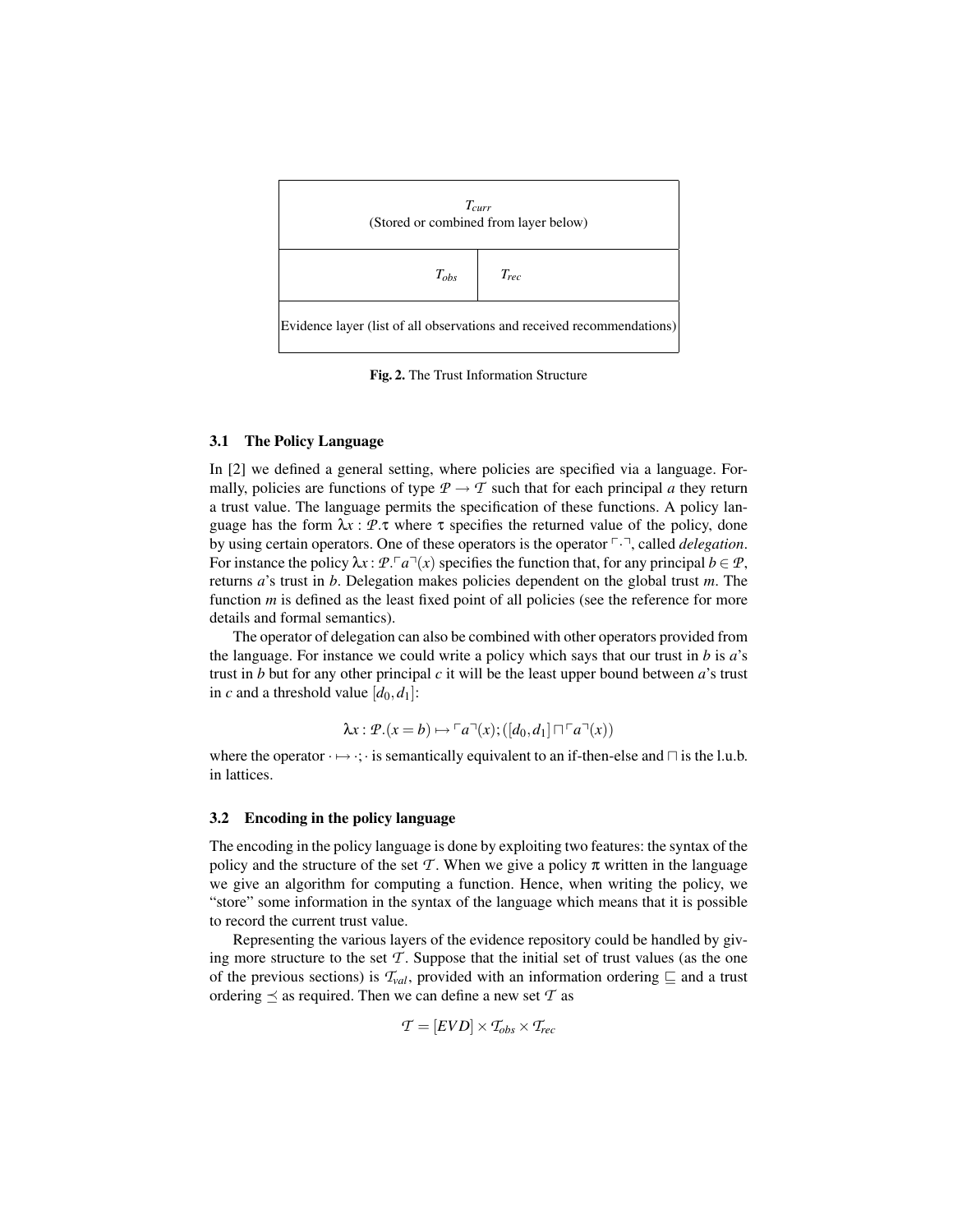where  $[EVD]$  is the list of observations, *e.g.*  $[evd_1, \ldots, evd_n] \in [EVD]$  for  $evd_1, \ldots, evd_n$ evidences. This means that our policy contains a list of evidences (as shown in the base layer of the evidence repository), and two trust values (as shown in the second layer): the first one which refers to the current trust value based on observation (which is then a constant in the syntax), and the second one which refers to the value updated with recommendations.To describe these trust values as a policy, we will initially start from the situation where there is no observations or recommendations. Therefore, the policy could be defined as:

$$
\pi_a = \lambda x : \mathcal{P}.([\,], \perp, \perp)
$$

where  $\parallel$  is the empty list and  $\perp$  is the bottom of the information ordering (no information).

When we have an observation, say  $o_1$ , we just need to update the list of observations and so get the the new policy

$$
\pi_a = \lambda x : \mathcal{P}.([evd_1], \perp, \perp)
$$

In a situation when the returned trust value that we asked the trust engine for is not enough, we might ask principal *b* for recommendation about *c*. Then our policy would be updated to

$$
\pi_a = \lambda x : \mathcal{P}.([\,],[d_0,d_1],(x=c) \mapsto update((\tau_1,\iota_1),[d_0,d_1])
$$

where  $\tau_1 = \tau((\ulcorner b\urcorner(x).2),\ulcorner a\urcorner(c).2))$  and  $\tau_1 = \tau((\ulcorner b\urcorner(x).2),\ulcorner a\urcorner(c).2))$  determines the attraction. The operator .2 (in general .*n* for any natural number) stands for the projection of the 2-nd element (in general *n*-th) over the tuple (over set  $\mathcal{T}$ ). Hence every time we update we keep the old value and add new references to other principals.

Notice that when getting an observation we just store it in the list but we do not update the trust value. That is going to be done with a further update which basically cleans the list and updates (with the function eval) the trust value in the middle of the triple.

#### **4 Conclusions and Further Work**

The primary contribution of this paper is in formalizing a model for a trust-based decision maker that incorporates four components: trust engine, risk evaluator, trust lifecycle, and evidence repository. The model reflects on how important is to take the two factors of trust in risk on board in establishing collaboration between principals. The model showed that reaching decision is a prolonged process to remove some shade of uncertainty issues concerning risk and principals' trustworthiness.

A similar approach for trust management formalization is described in [3]. This model also accommodates and correlates trust and risk in establishing interactions in the context of e-services. In their proposed model, there is no formal definition of trust. Alternatively, they described a classification of trust relationships in the environment of e-commerce. It is also important to mention that subjective logic theory [8] , has influenced our addressing of issues of uncertainty in our model.